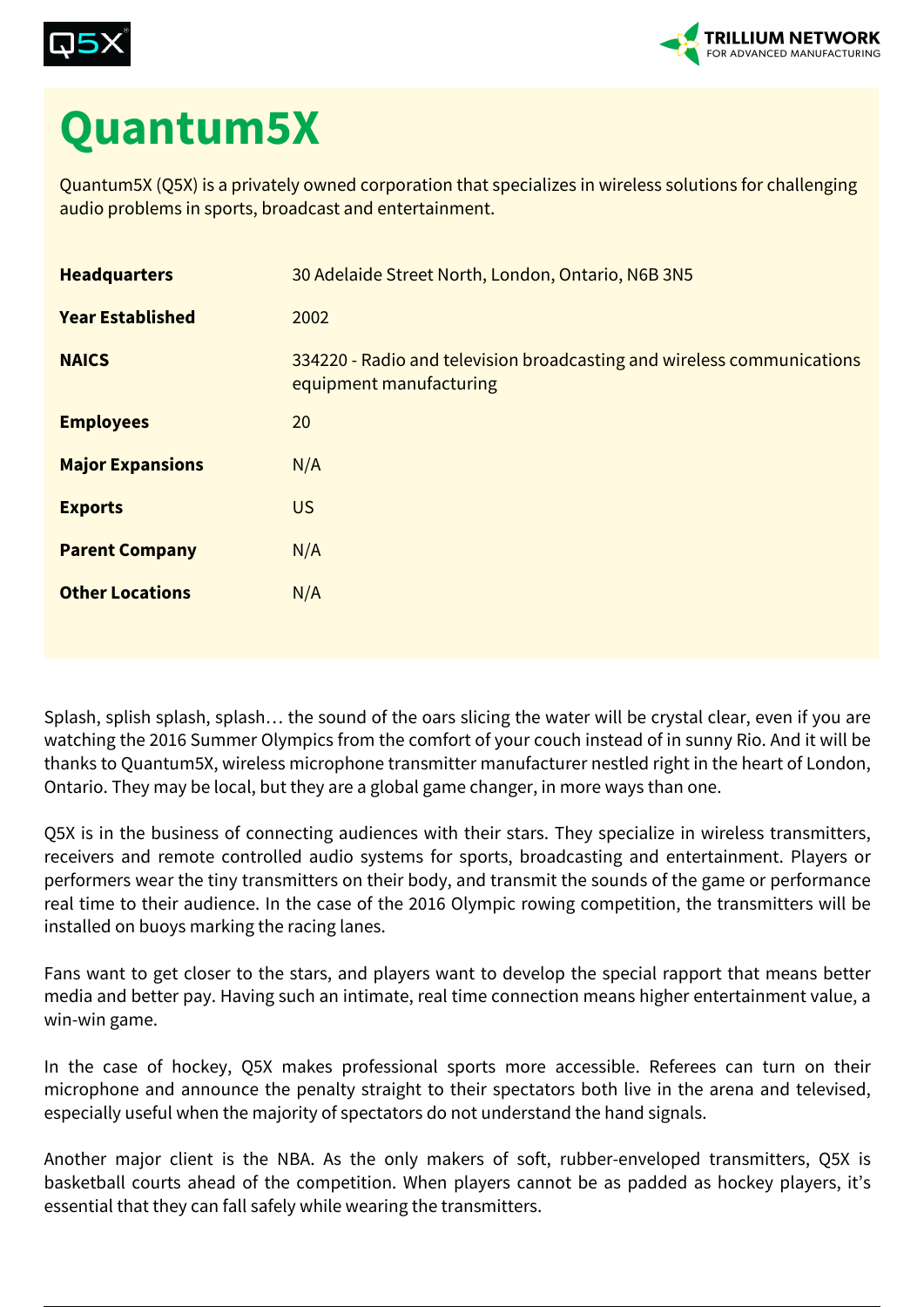



Q5X has also ventured into film production. Their equipment has been used in various movies and shows such as Pacific Rim, RoboCop, and a TV series about figure skaters teaching hockey players how to dance on ice. Canada, eh?

When it's time for some fun, Q5X dives into tap dancing. Before adopting Q5X wireless transmitters, the Rockettes of NYC's Radio City Music Hall danced to a soundtrack of prerecorded taps. With their commitment to live shows, Radio City decided to install transmitters in the heels of the tap dancers shoes.

"300 transmitters and 300 shoes later, Q5X and Radio City Music Hall boast the worlds' largest installation of wireless transmitters," says Paul Johnson. For other theatre productions, Q5X transmitters can also be worn under a wig or in the actor's clothing.

London-raised Johnson is the CEO of Q5X. A Harvard MBA and McKinsey Consulting graduate with a mechanical engineering background from the University of Waterloo, Johnson runs two other companies besides Q5X. We hear that he sleeps, too.

Q5X was originally founded in 2002 by a group of local inventors through contacts in the entertainment, TV and film industries. They were quickly approached by the NHL for referee microphones, and then by the NBA for the same technology, but remote-controlled.

We're given a tour of their facilities, where almost a thousand transmitters are created a year. In the rapid prototyping lab, we pass by coloured vats full of materials that will be mixed and poured into hot pink molds. There's also a pressure chamber, 3D printer and laser for etching on the bold Q5X logo.

While their Adelaide Street office might appear upbeat and laid back, Johnson's hiring techniques are anything but. He grills candidates with successive technical questions, to discover whether they truly have engineering in the blood. One employee Johnson hired, for example, primarily qualified because of his hobbies – other students in his class would not have stood a chance.

Employees come from London and the surrounding area. When local Spartan Electronics closed several years ago, Q5X was able to employ several of the people, providing them with precious electronics positions in a city with only modest demand.

Many firms make wireless microphones, but Q5X lays claim to the world's smallest broadcast quality transmitter. They give the same high quality performance as the larger, chunkier ones from competitors, but are half as large, cushion cased, fully rechargeable and remote controlled. Although they will always be a niche player, Q5X's agility, responsiveness, creativity and ability to work small volumes will ensure competitiveness in years to come.

While customers like the NHL and NBA have only 30 teams each, they have become flagship clients as Q5X pivots to the burgeoning U.S. college sports market. "We're the only people in the world doing exactly what we do," says Johnson. "and the market for tiny and rugged transmitters is growing rapidly"

Johnson says they have considered American expansion. While they may locate a distribution facility south,